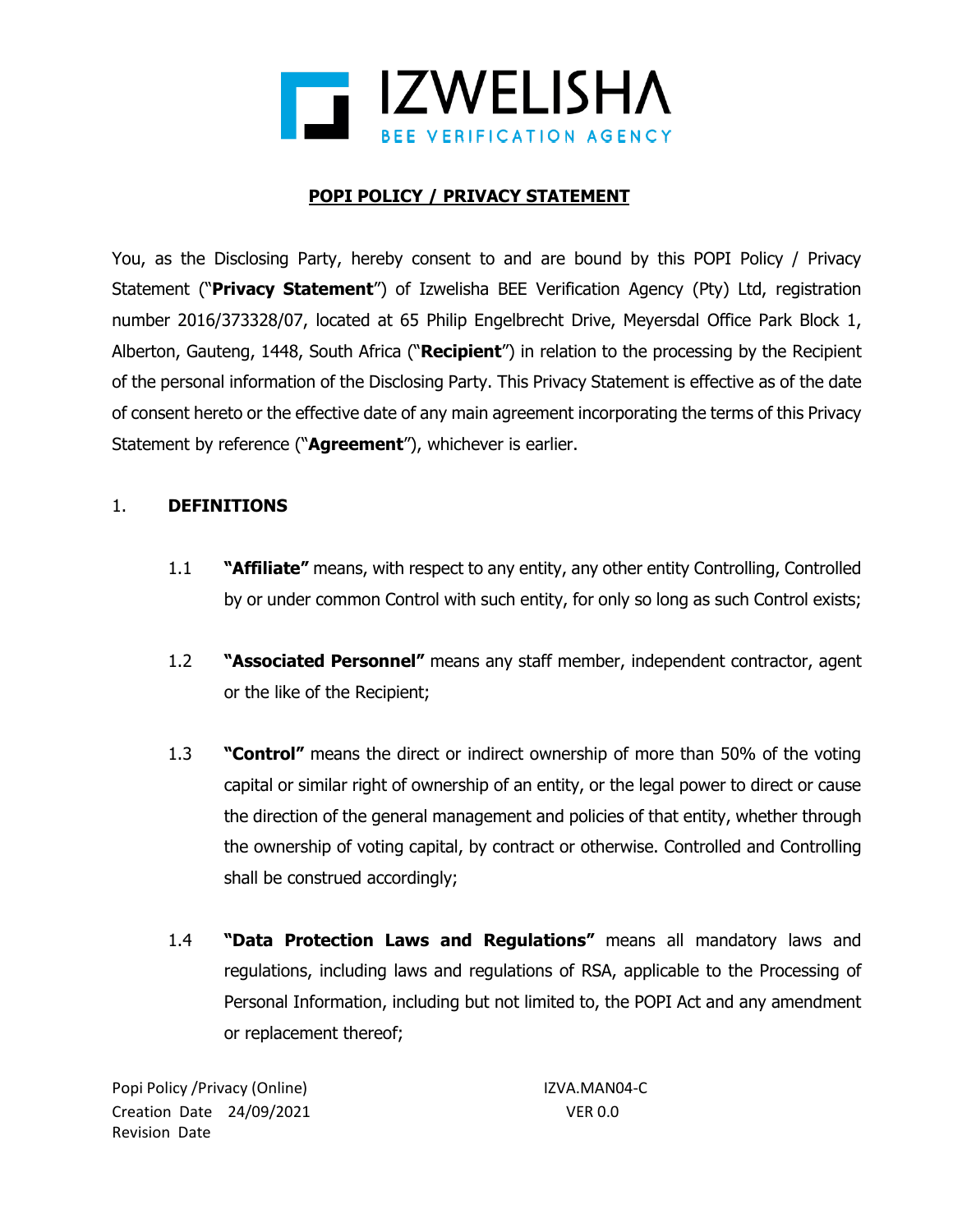- 1.5 **"Data Subject"** means the individual to whom Personal Information relates as defined in section 1 of the POPI Act;
- 1.6 **"Disclosing Party"** means the natural or juristic person who consents to the terms of this Privacy Statement or agrees to an Agreement incorporating the terms of this Privacy Statement by reference, and for the purposes of this Privacy Statement, is the Data Subject;
- 1.7 **"Operator"** means a person as defined in section 1 of the POPI Act;
- 1.8 **"Personal Information"** means information relating to an identifiable, living, natural person, and where it is applicable, an identifiable, existing juristic person, as defined in section 1 of the POPI Act;
- 1.9 **"POPI Act"** means the Protection of Personal Information Act 4 of 2013 as may be amended from time to time;
- 1.10 **"Processing"** means processing as defined in section 1 of the POPI Act;
- 1.11 **"Recipient"** means the person which Processes Personal Information of the Disclosing Party, as defined in the preamble above. For the purposes of this Privacy Statement, the Recipient and/or Affiliates are the Responsible Parties;
- 1.12 **"RSA"** means the Republic of South Africa;
- 1.13 **"Responsible Party"** means the person which determines the purpose and means for which Personal Information is Processed, as defined in section 1 of the POPI Act; and
- 1.14 **"Supervisory Authority"** means the Information Regulator as established in RSA, pursuant to the POPI Act.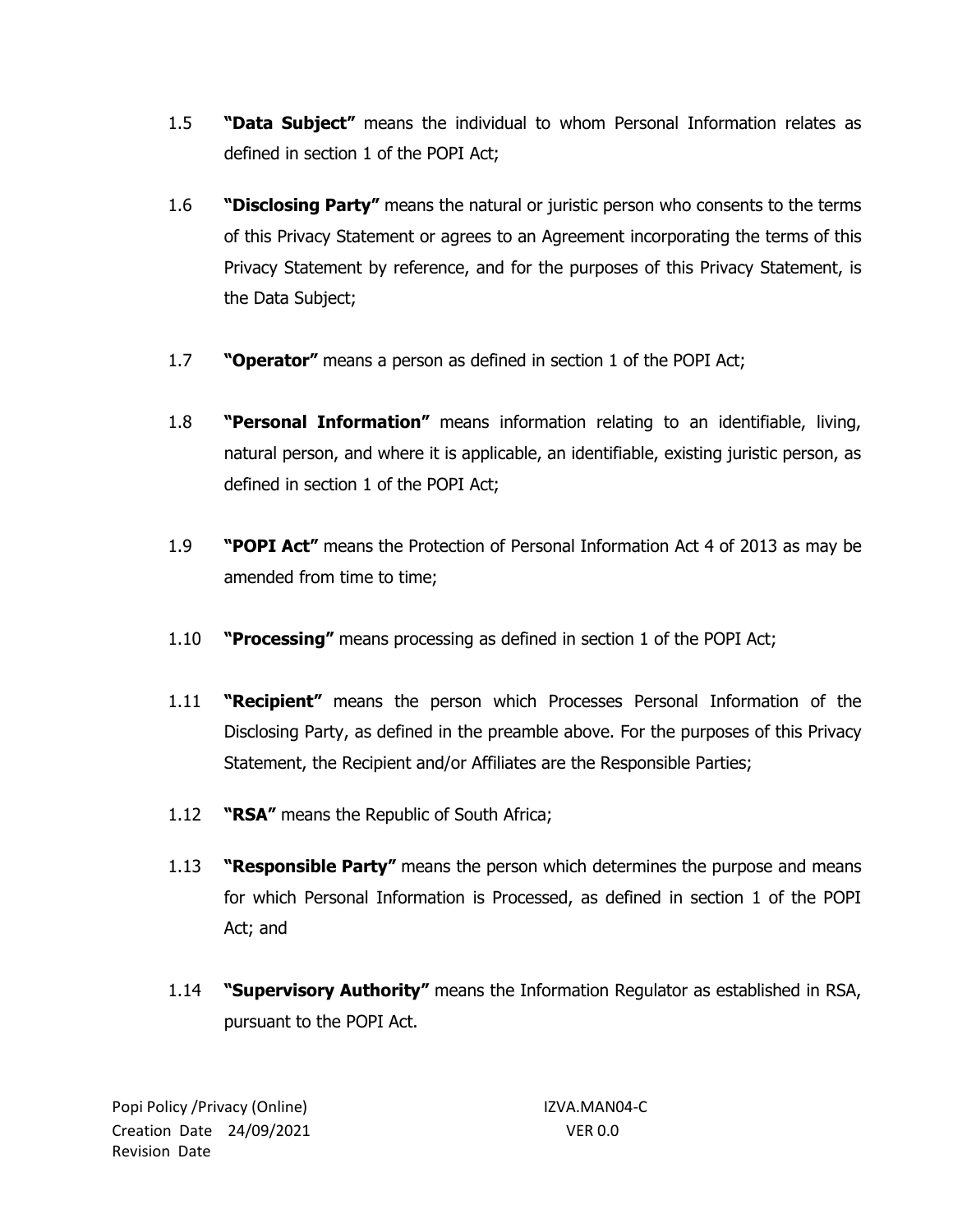## 2. **PROCESSING OF PERSONAL INFORMATION**

- 2.1 The Disclosing Party hereby consents to the Processing of their Personal Information in accordance with this Privacy Statement.
- 2.2 The Recipient shall comply with Data Protection Laws and Regulations.
- 2.3 For the avoidance of doubt, Disclosing Party's instructions to the Recipient for the Processing of Personal Information must comply with Data Protection Laws and Regulations. In addition, Disclosing Party shall have sole responsibility for the accuracy, reliability, integrity, quality, and legality of Personal Information, and the means by which Disclosing Party acquired Personal Information, including providing any required notices to, and obtaining any necessary consent from, its employees, agents or third parties, if applicable.
- 2.4 The Recipient will not sell, share, or rent Disclosing Party's Personal Information to any third party or use Disclosing Party's phone number for unsolicited messages, without the express consent of the Disclosing Party. Any messages sent by the Recipient will only be pursuant to this Agreement.
- 2.5 It is expressly stated that the Recipient agrees and warrants:
	- 2.5.1 that the Processing of Personal Information shall be carried out in accordance with the relevant provisions of the Data Protection Laws and Regulations and does not violate the relevant provisions of the POPI Act;
	- 2.5.2 that it shall throughout the duration of the Processing process the Personal Information only on the Disclosing Party's behalf and in accordance with the Data Protection Laws and Regulations; and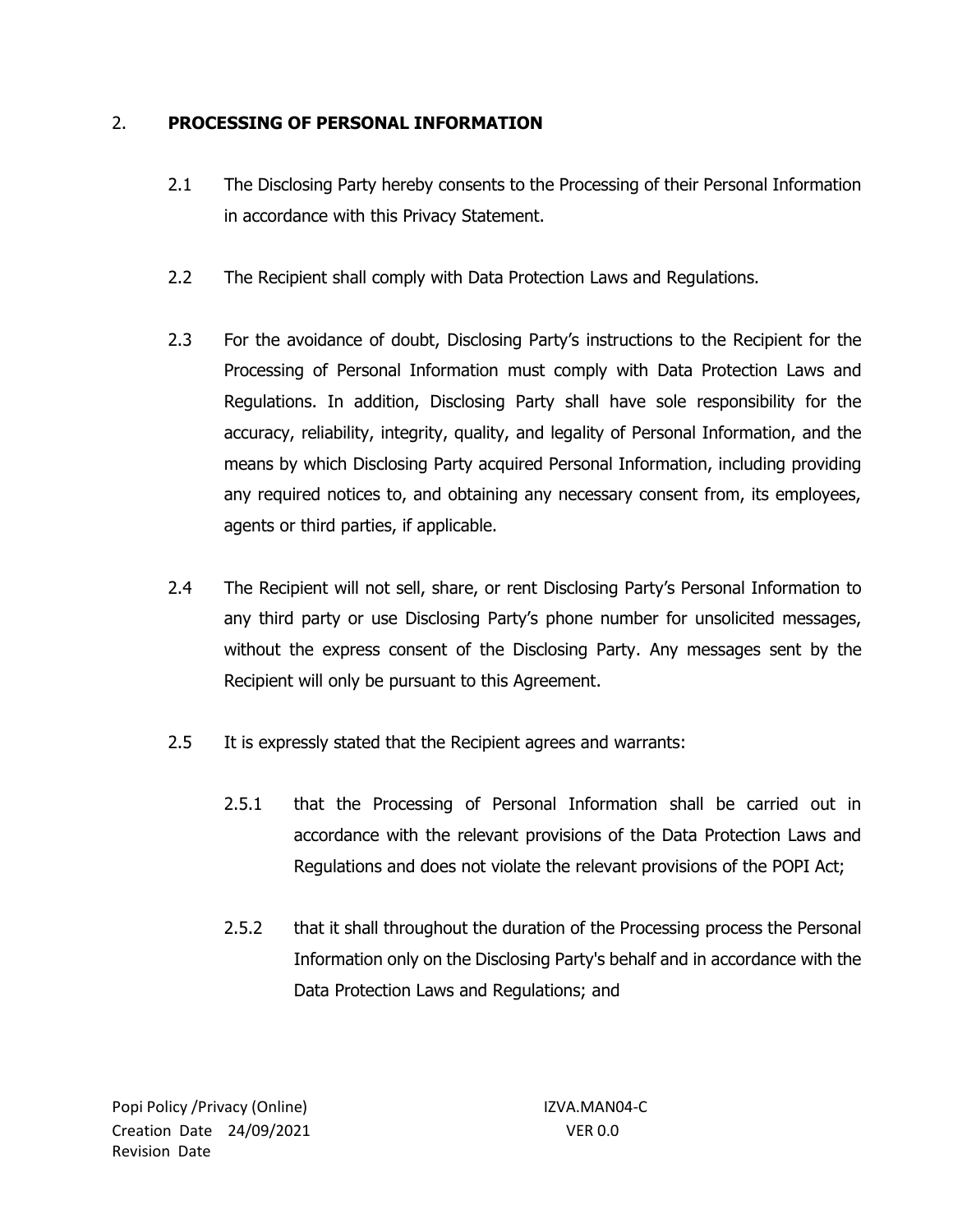- 2.5.3 that after assessment of the requirements of the Data Protection Laws and Regulations, the security measures are appropriate to protect Personal Information against accidental or unlawful destruction or accidental loss, alteration, unauthorised disclosure or access to the Personal Information, in particular where the Processing involves the transmission of data over a network, and against all other unlawful forms of processing, and that these measures ensure a level of security appropriate to the risks presented by the Processing and the nature of the Personal Information to be protected having regard to the state of the art and the cost of their implementation.
- 2.6 The Recipient shall keep the Personal Information of the Disclosing Party confidential and shall only Process Personal Information on behalf of and in accordance with Disclosing Party's documented and lawful instructions to:
	- 2.6.1 fulfil the purpose set out in the table at the end of this Privacy Statement; and
	- 2.6.2 comply with other documented, reasonable instructions provided by Disclosing Party (for example, via email) where such instructions are consistent with the terms of the Privacy Statement. The Recipient will not process Personal Information outside of RSA without first having obtained Disclosing Party's consent. Provided the Recipient has sufficient legal framework under the Data Protection Laws and Regulations to process Personal Information outside of the RSA, the Disclosing Party's consent shall not be unreasonably withheld in respect of the Processing outside of the above two jurisdictions. Disclosing Party takes full responsibility to keep the amount of Personal Information provided to the Recipient to the minimum necessary for the fulfilment of the purpose or otherwise as required by the Recipient. The Recipient shall not be required to comply with or observe Disclosing Party's instructions if such instructions would violate Data Protection Laws and Regulations.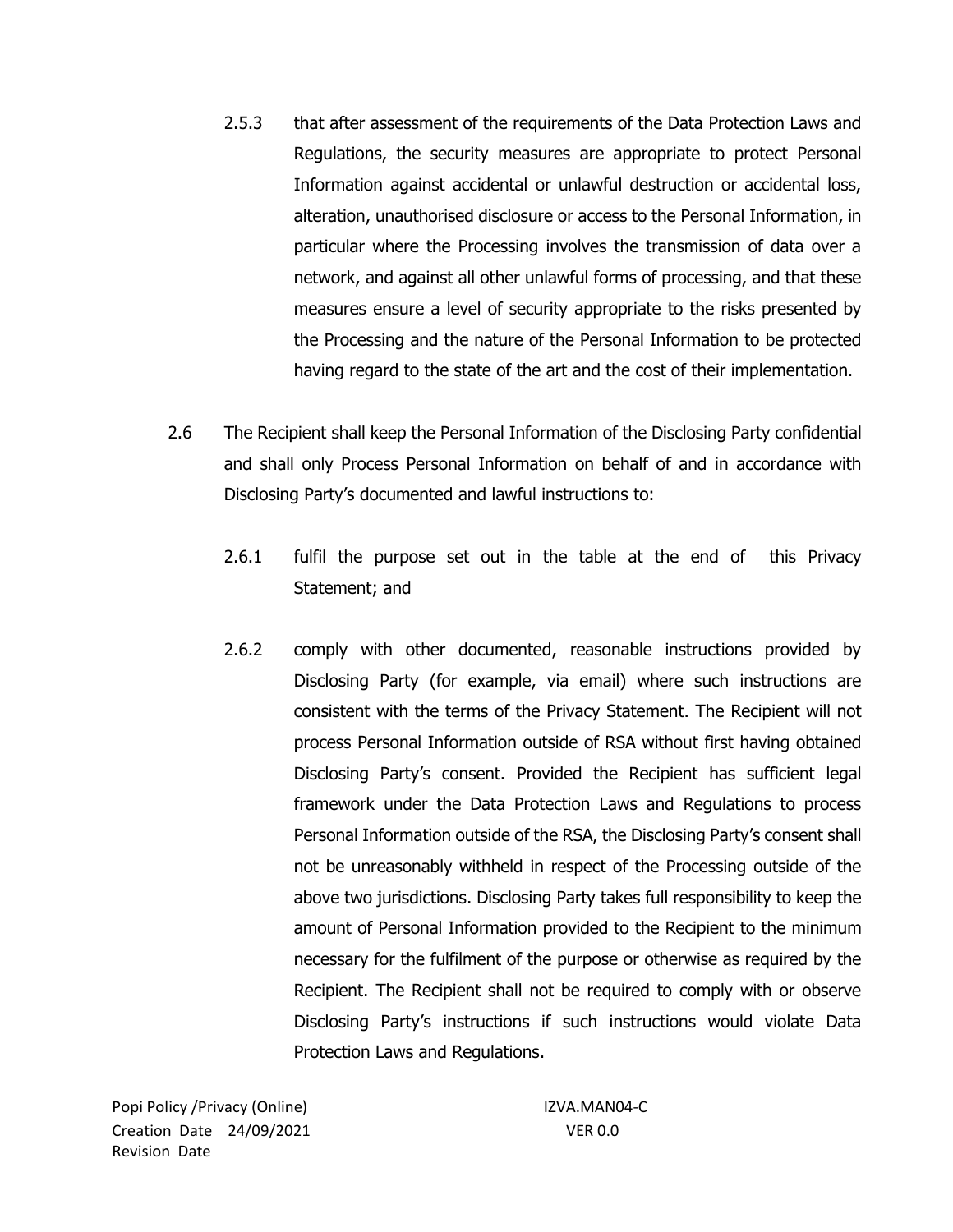# 3. **SCOPE OF PROCESSING**

The nature and purpose of Processing of Personal Information by the Recipient is as set out in the table at the end of this Privacy Statement.

## 4. **RIGHTS OF DATA SUBJECTS**

- 4.1 The Disclosing Party shall have the right to:
	- 4.1.1 access and rectify their Personal Information collected by the Recipient. On the request of the Disclosing Party, the Recipient will provide such access as is reasonably practicable and either allow the Disclosing Party to rectify such information themselves or implement any rectifications on behalf of the Disclosing Party;
	- 4.1.2 object to the Processing of their Personal Information if Processing is not:
		- 4.1.2.1 with the Disclosing Party's consent;
		- 4.1.2.2 protecting their legitimate interests;
		- 4.1.2.3 necessary for the proper performance of a public law duty by a public body; or
		- 4.1.2.4 necessary for pursuing the legitimate interests of the Recipient or its Affiliates,

unless Processing is otherwise permissible under the Data Protection Laws and Regulations or this Privacy Statement;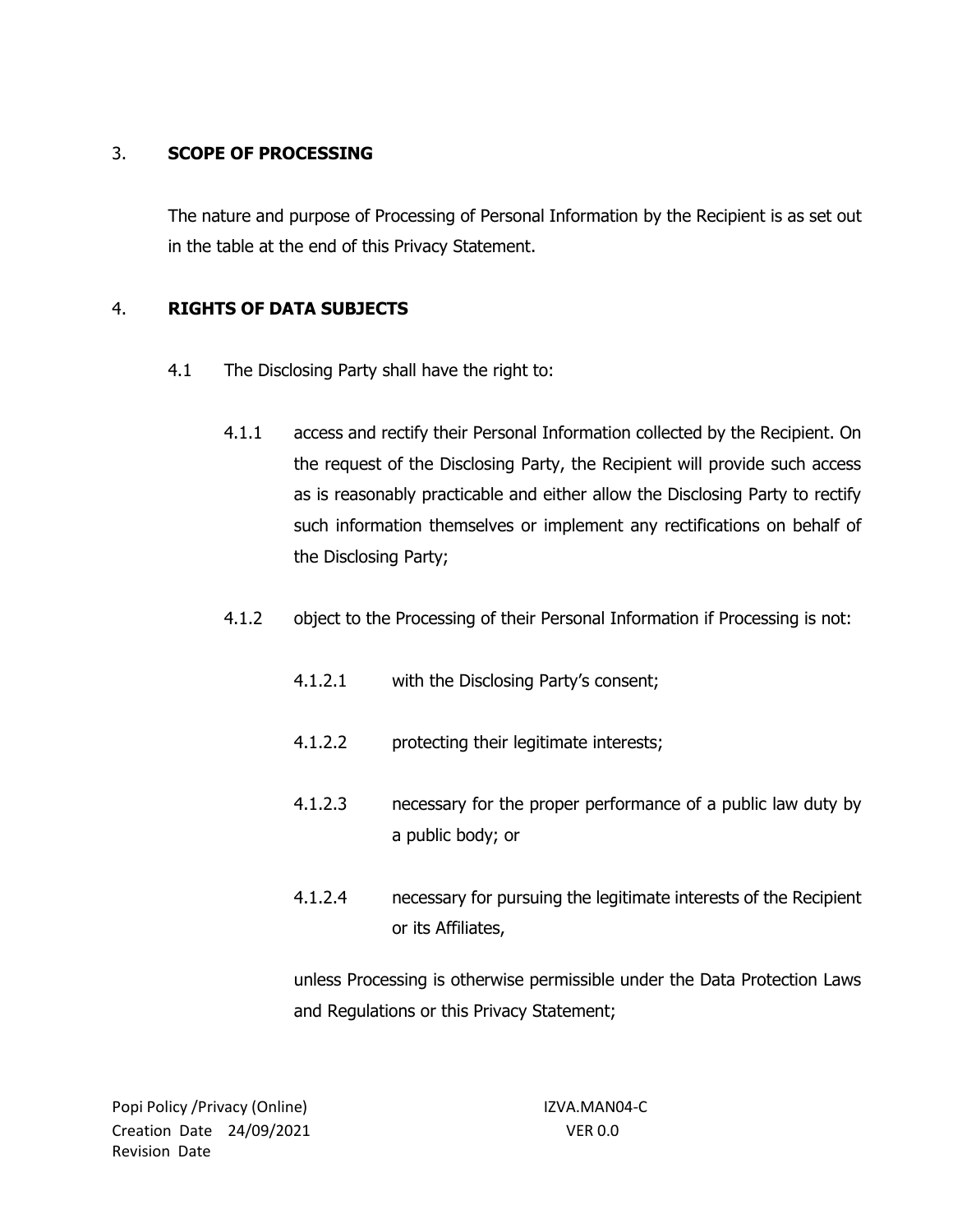- 4.1.3 object to the Processing of their Personal Information for the purposes of direct marketing other than as allowed by the Data Protection Laws and Regulations; and
- 4.1.4 lodge a complaint with the Supervisory Authority at [complaints.IR@justice.gov.za.](mailto:complaints.IR@justice.gov.za)

### 5. **ASSOCIATED PERSONNEL**

### 5.1 **Confidentiality**

The Recipient shall ensure that its Associated Personnel engaged in the Processing of Personal Information are informed of the confidential nature of the Personal Information, have received appropriate training on their responsibilities and have executed written confidentiality agreements or are under general obligations of confidentiality towards the Recipient.

### 5.2 **Reliability**

The Recipient shall take commercially reasonable steps to ensure the reliability of the Associated Personnel engaged in the Processing of Personal Information.

#### 5.3 **Limitation of Access**

The Recipient shall ensure that access to Personal Information is limited to those Associated Personnel of the Recipient directly involved in the fulfilling of the purpose.

### 6. **OPERATORS**

### 6.1 **Appointment of Operators**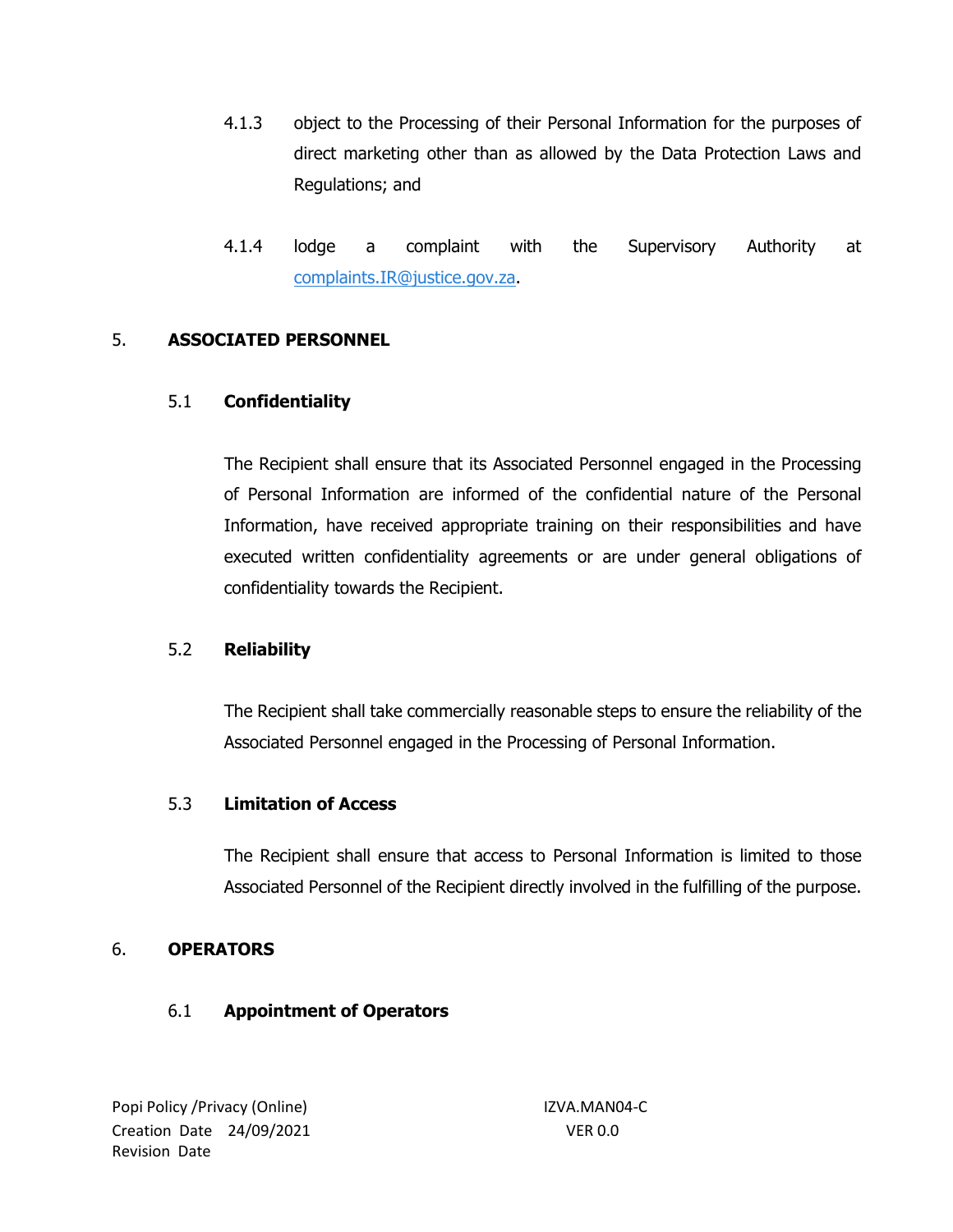Disclosing Party acknowledges and agrees that:

- 6.1.1 the Recipient is entitled to retain its Affiliates as Operators; and
- 6.1.2 subject to clause [6.2](#page-6-0) below, the Recipient or any such Affiliate may engage any third parties from time to time to process Personal Information on their behalf and in connection with the fulfilment of the purpose envisaged in Attachment 1 to this Privacy Statement.

## <span id="page-6-0"></span>6.2 **Approval of Operators**

Except as otherwise provided in this Privacy Statement, the Recipient shall not provide any third party with access to Disclosing Party Personal Information without the prior express approval of Disclosing Party. The Recipient shall provide advanced written notice to the Disclosing Party should it desire to provide a third-party access to Disclosing Party's Personal Information. Where approval has been granted by Disclosing Party in accordance this section, the Recipient shall:

- 6.2.1 undertake due diligence on the Operator; and
- 6.2.2 enter into a written agreement with the Operator that ensures that the Operator Processes the Personal Information in line with this Privacy Statement and Data Protection Laws and Regulations; and
- 6.2.3 Provide Disclosing Party with such information regarding the Operator as Disclosing Party may reasonably require.

# 7. **SECURITY MEASURES, NOTIFICATIONS REGARDING PERSONAL INFORMATION, CERTIFICATIONS AND AUDITS, RECORDS**

# 7.1 **Security Measures**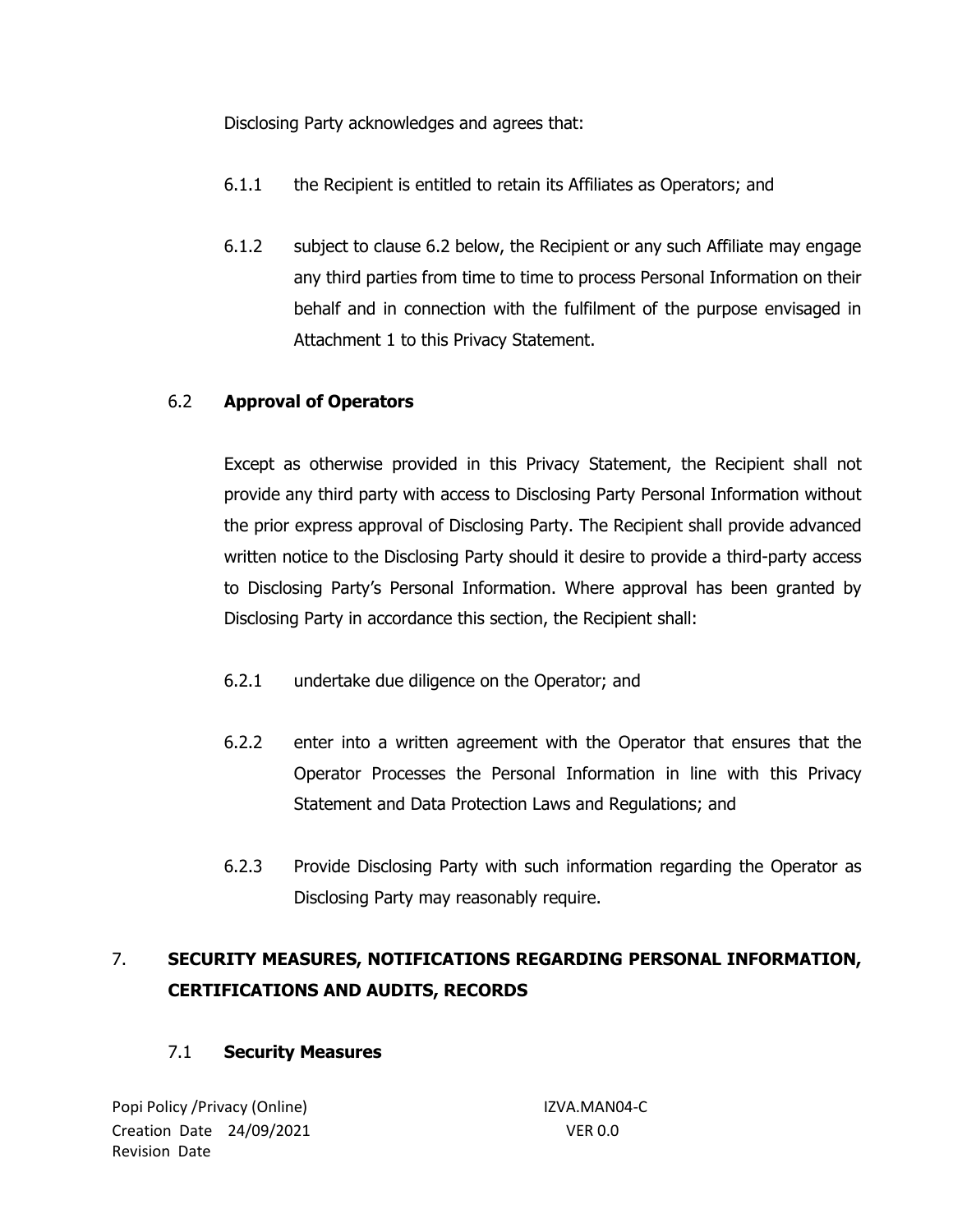Taking into account the state of art, the costs of implementation and the nature, scope, context and purposes of Processing as well as the risk of varying likelihood and severity for the rights and freedoms of natural persons, the Recipient shall implement appropriate organizational and technical measures towards a level of security, appropriate to the risk (including risks that are presented by Processing, in particular from accidental or unlawful destruction, loss alteration, unauthorized disclosure of, or access to Personal Information transmitted, stored or otherwise Processed), including but not limited to:

- 7.1.1 the encryption of Personal Information in transit;
	- 7.1.1.1 the ability to ensure the ongoing confidentiality, integrity, availability and resilience of processing systems and services;
	- 7.1.1.2 the ability to restore the availability and access to Personal Information in a timely manner in the event of a physical and technical incident; and
	- 7.1.1.3 a process for regularly testing, assessing and evaluating the effectiveness of technical and organizational measures for ensuring the security of the Processing.

#### 7.2 **Notifications Regarding Personal Information Breach**

7.2.1 The Recipient will ensure that it and its Operators have in place reasonable and appropriate security incident management policies and procedures as required by the POPI Act, and shall notify Disclosing Party without undue delay (but in any event within 24 hours) where there are reasonable grounds to believe that there has been, or after becoming aware of, the unlawful or accidental destruction, alteration or damage or loss,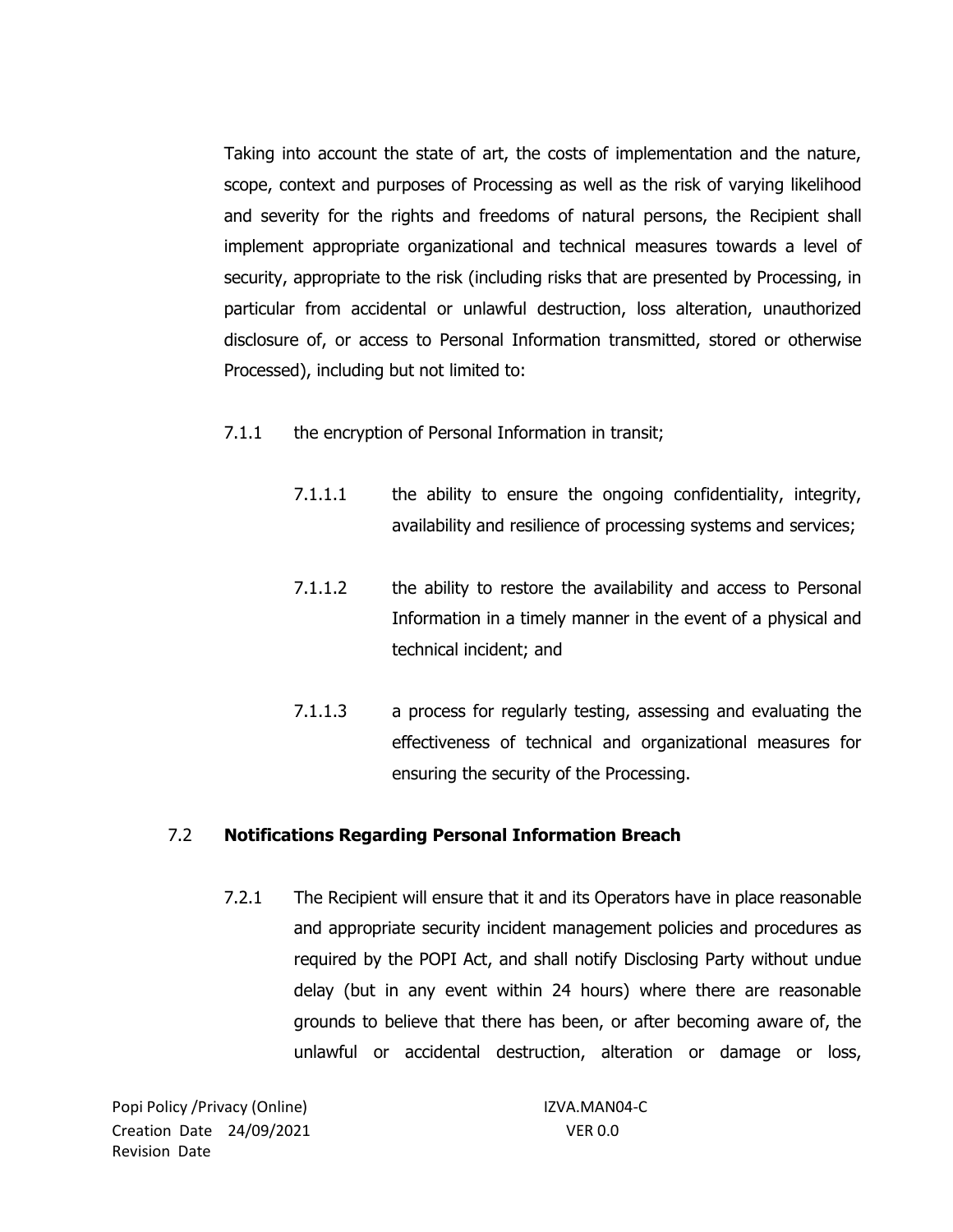unauthorized disclosure of, or access to Personal Information, transmitted, stored or otherwise Processed by the Recipient or Operators of which the Recipient becomes aware (hereinafter, a "**Personal Information Breach**"), as required to assist the Disclosing Party in ensuring compliance with its:

- 7.2.1.1 obligations to notify the Supervisory Authority;
- 7.2.1.2 obligations to communicate the Personal Information Breach to the Recipient involved; and
- 7.2.1.3 documentation obligation regarding the facts relating to the Personal Information Breach, its effects, and the remedial action taken.
- 7.2.2 The Recipient shall make reasonable efforts to identify the cause of such Personal Information Breach and take those steps as it deems necessary and reasonable in order to remediate the cause of such a Personal Information Breach, to the extent that the remediation is within the Recipient's reasonable control.

# 7.3 **Records**

The Recipient shall maintain complete and accurate written records of the Processing it undertakes on behalf of Disclosing Party in accordance with Data Protection Laws and Regulations.

# 8. **RETURN OF PERSONAL INFORMATION, COMMUNICATION**

### 8.1 **Return of Personal Information**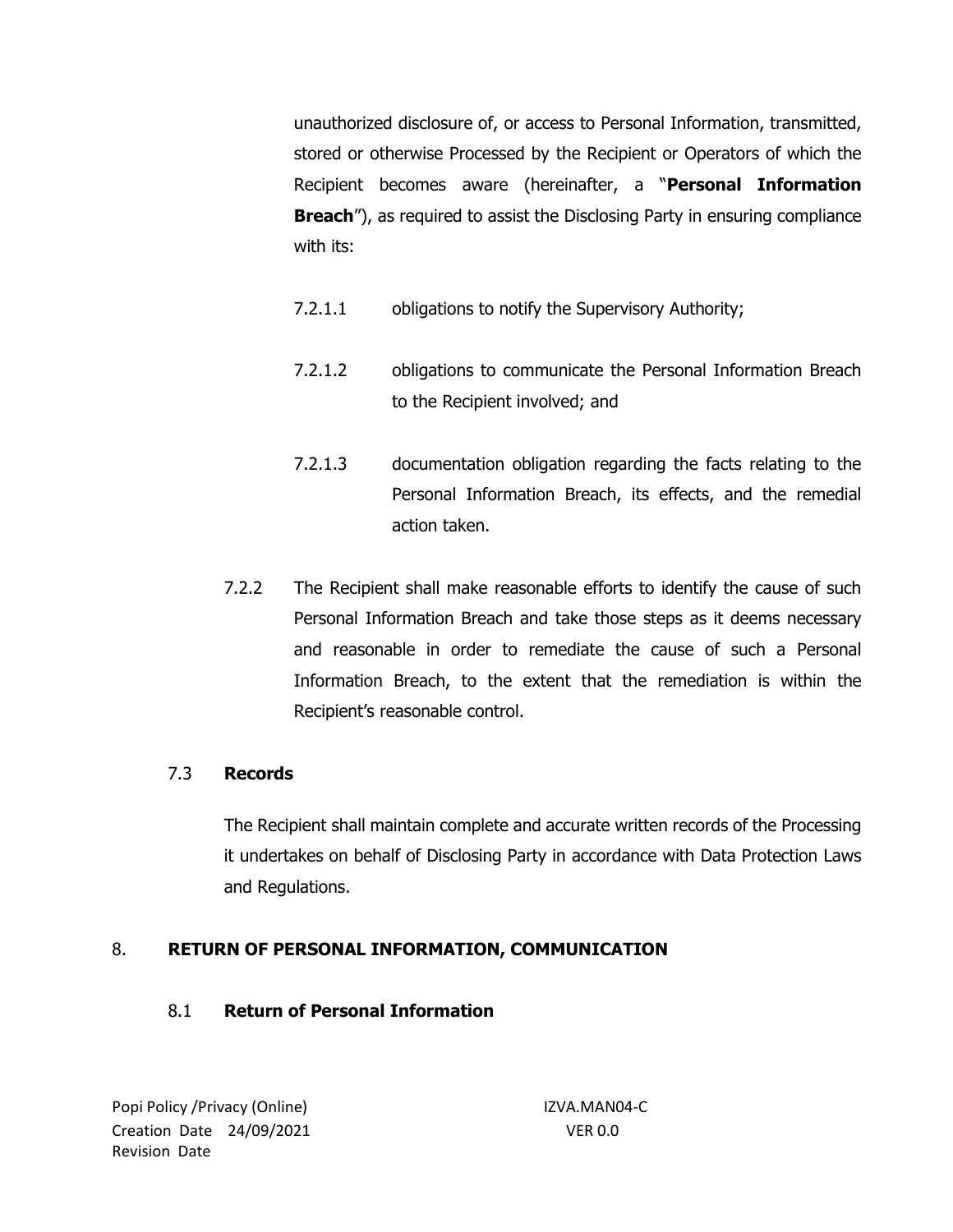Unless otherwise required by law, the Recipient and Operators, shall if required in terms of Data Protection Laws and Regulations, upon termination or expiry of the Agreement for whatever reason, either securely delete or return all the Disclosing Party Personal Information to Disclosing Party in accordance with the Agreement, or in the absence of a specific destruction provision, the Recipient will ensure it follows its standard Personal Information destruction practices. If the Recipient or its Affiliates are required to retain a copy of the Personal Information by law, it shall retain that which is required by applicable Data Protection Laws and Regulations for not longer than is reasonably necessary.

## 9. **COOPERATION WITH SUPERVISORY AUTHORITY**

The Disclosing Party and the Recipient as applicable, shall cooperate, on request, with the Supervisory Authority in the performance of its tasks.

### 10. **CONFLICT**

If this Privacy Statement is incorporated into and forms part of any other Agreement, for matters not addressed under this Privacy Statement, the terms of the Agreement apply to the extent of any inconsistency. With respect to the rights and obligation of the parties to each other insofar as it pertains to the Processing of Personal Information, in the event of a conflict between the terms of the Agreement and this Privacy Statement, the terms of this Privacy Statement will prevail to the extent of such inconsistency.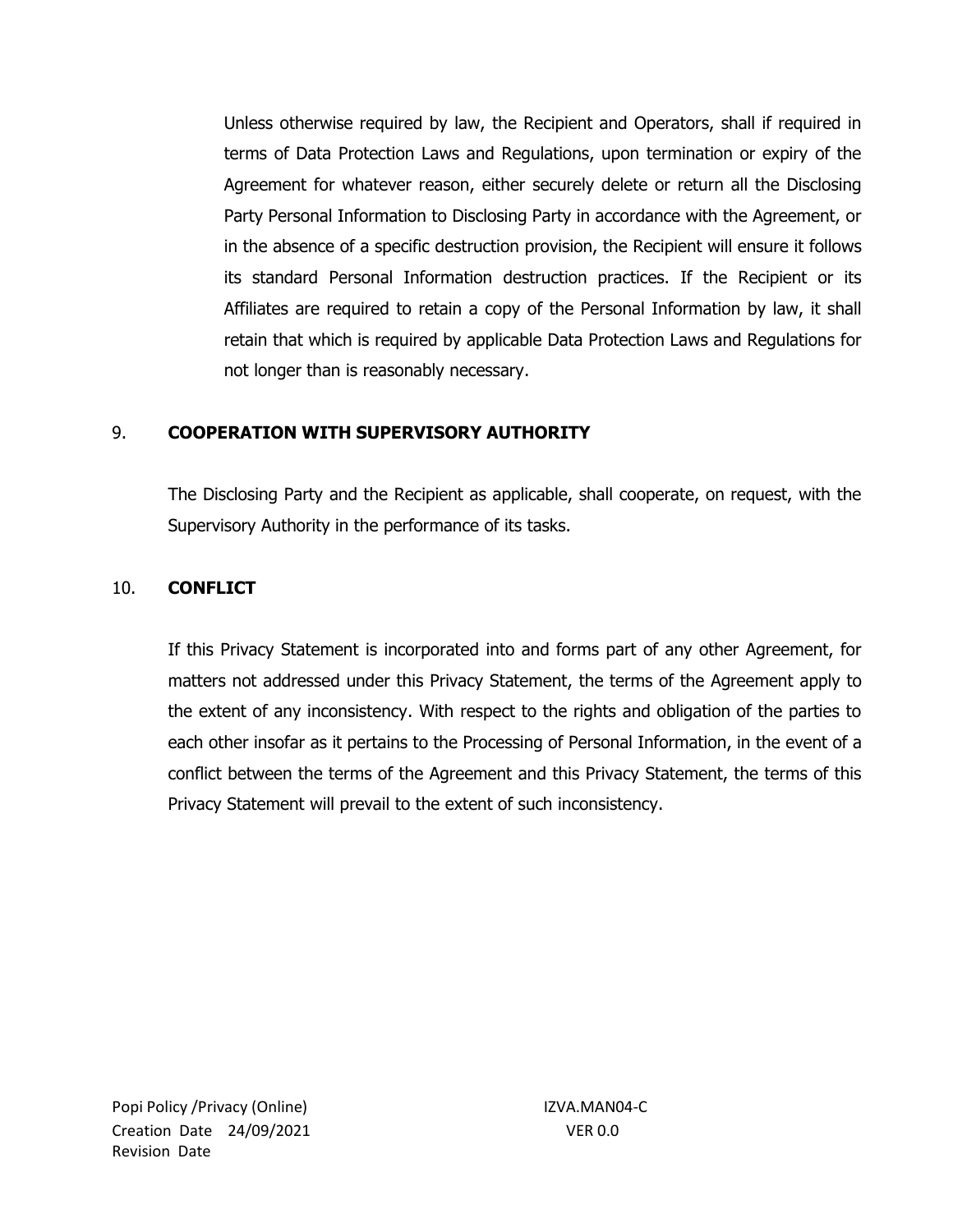# **Nature and purpose of Processing**

| This table includes certain details of the Processing of Personal Information as<br>required by section 18 of the POPI Act. |                                                                                                                                                                                                                                                                                                                             |
|-----------------------------------------------------------------------------------------------------------------------------|-----------------------------------------------------------------------------------------------------------------------------------------------------------------------------------------------------------------------------------------------------------------------------------------------------------------------------|
| <b>Nature and purpose of Processing</b>                                                                                     | <b>The</b><br>Recipient and Operators will/may<br>Process Personal Information as necessary<br>to provide BEE-related verification services.<br>Failure to provide the Personal Information<br>may mean that the Recipient will be unable<br>to fulfil this purpose, and as such, is<br>mandatory                           |
| <b>Categories of third parties</b><br>Personal Information may be shared with<br>the following categories of third parties: | African<br>National<br>South<br><b>The</b><br><b>Accreditation System (SANAS)</b>                                                                                                                                                                                                                                           |
| <b>Types of Personal Information to be</b><br><b>Processed in terms of this Privacy</b><br><b>Statement</b>                 | First name;<br>Last name;<br>Company name and registration<br>number;<br>Email address;<br>Date of birth;<br>ID number;<br>Passport number;<br>Phone number;<br>Address;<br>Race;<br>Sex;<br>Physical or mental health;<br>Marital status;<br>National, ethnic or social origin;<br>Disability;<br>Educational information; |
| Popi Policy / Privacy (Online)                                                                                              | IZVA.MAN04-C                                                                                                                                                                                                                                                                                                                |

Creation Date 24/09/2021 VER 0.0 Revision Date